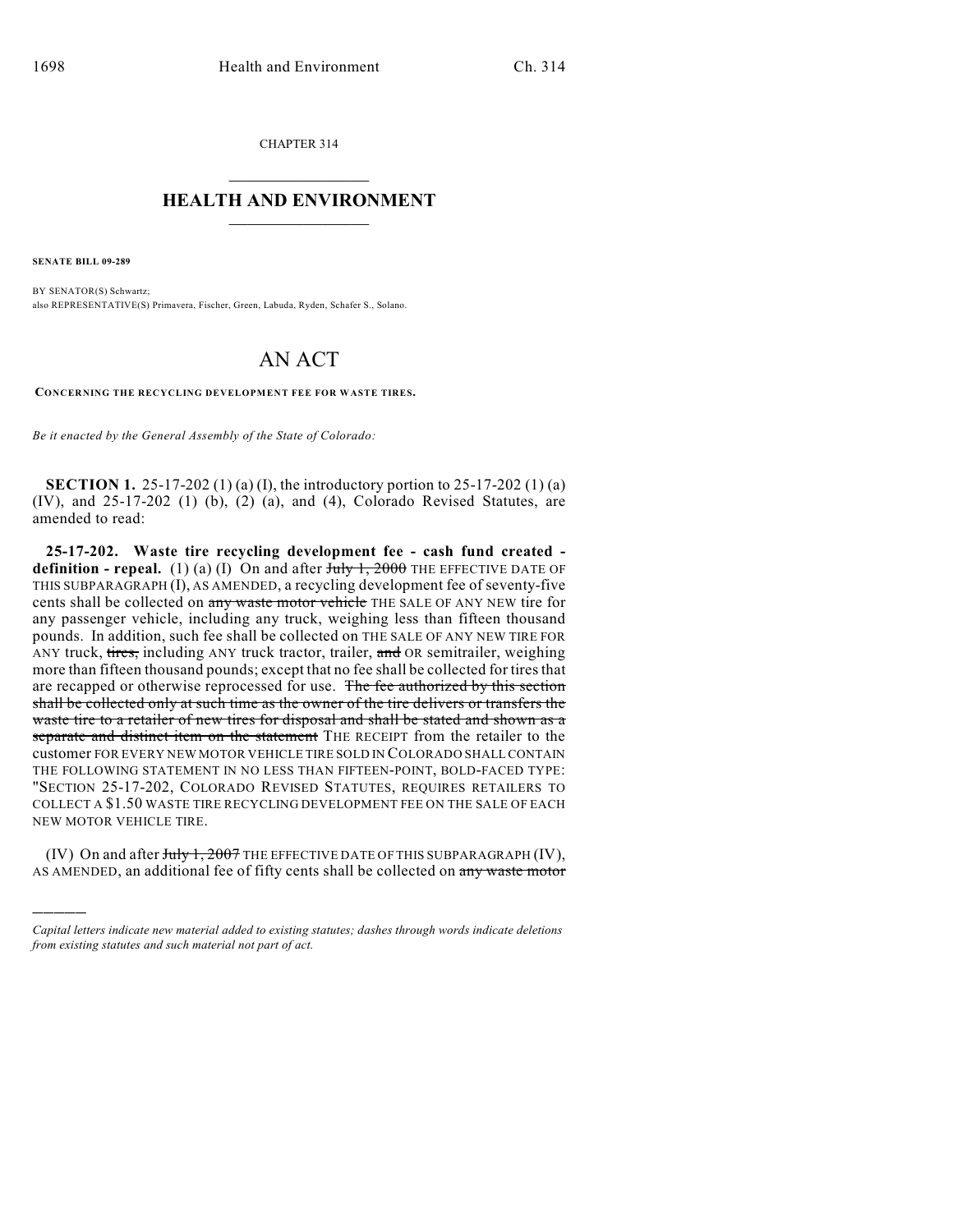vehicle THE SALE OF ANY NEW tire for any passenger vehicle, including any truck, weighing less than fifteen thousand pounds. In addition, the fee imposed by this subparagraph (IV) shall also be collected on THE SALE OF ANY NEW TIRE FOR ANY truck, tires, including tires on truck tractors, trailers, and semitrailers ANY TRUCK TRACTOR, TRAILER, OR SEMITRAILER, weighing more than fifteen thousand pounds; except that no fee shall be collected for tires that are recapped or otherwise reprocessed for use. From the moneys collected by the new fee imposed by this subparagraph (IV), fifty percent shall be credited to the recycling resources economic opportunity fund created in section 25-16.5-106.5. The remaining fifty percent shall be credited to the waste tire cleanup fund created in section 24-32-114 (1), C.R.S., and shall be distributed as follows:

(b) For the purposes of this part  $2$ : The DEPARTMENT MAY REALLOCATE UNCOMMITTED MONEYS AMONG FUNDING CATEGORIES DESCRIBED IN THIS SUBSECTION (1) AT THE END OF EACH FISCAL QUARTER.

(I) (Deleted by amendment, L. 2000, p. 806, § 1, effective May 24, 2000.)

(II) "Motor vehicle tire" means any tire used for a motor vehicle, as such term is defined in section 42-1-102 (58), C.R.S.

(III) and (IV) (Deleted by amendment, L. 2000, p. 806, § 1, effective May 24,  $2000.$ 

(2) (a)  $\overline{\text{The} }$  Retailers of new MOTOR VEHICLE tires or a retailer of motor vehicles that accepts exchanged property as described in section  $39-26-102$  (7) (a) (II), C.R.S., shall collect the fee. fee; EXCEPT THAT NO FEE ESTABLISHED UNDER THIS SECTION SHALL BE DUE IF THE NEW MOTOR VEHICLE TIRE IS FOR FARM EQUIPMENT EXEMPT FROM SALES AND USE TAXES PURSUANT TO SECTION 39-26-716, C.R.S., OR A FARM TRACTOR OR IMPLEMENT OF HUSBANDRY EXEMPT FROM REGISTRATION PURSUANT TO SECTION 42-3-104, C.R.S.

(4) Any person who fails to comply with the provisions of this section shall be subject to the provisions of section 39-21-118, C.R.S. THE DEPARTMENT OF REVENUE SHALL NOTIFY RETAILERS OF NEW MOTOR VEHICLE TIRES CONCERNING THE NEW REQUIREMENTS IN THIS SECTION ENACTED BY SENATE BILL 09-289, ENACTED IN 2009.

**SECTION 2.** 30-20-121 (2), Colorado Revised Statutes, is amended, and the said 30-20-121 is further amended BY THE ADDITION OF THE FOLLOWING NEW SUBSECTIONS, to read:

**30-20-121. Moratorium on monofill for tires - whole tire disposal ban reports - plan - definition - repeal.** (2) SUBSECTION (1) OF this section is AND THIS SUBSECTION (2) ARE repealed, effective July 1, 2014.

(3) NO PERSON SHALL DISPOSE OF A WASTE TIRE IN A MONOFILL TIRE LANDFILL UNLESS THE PERSON SHREDS THE WASTE TIRE INTO TWELVE-INCH LONG OR SMALLER PIECES.

(4) EACH COUNTY THAT HAS A MONOFILL TIRE LANDFILL SHALL ANNUALLY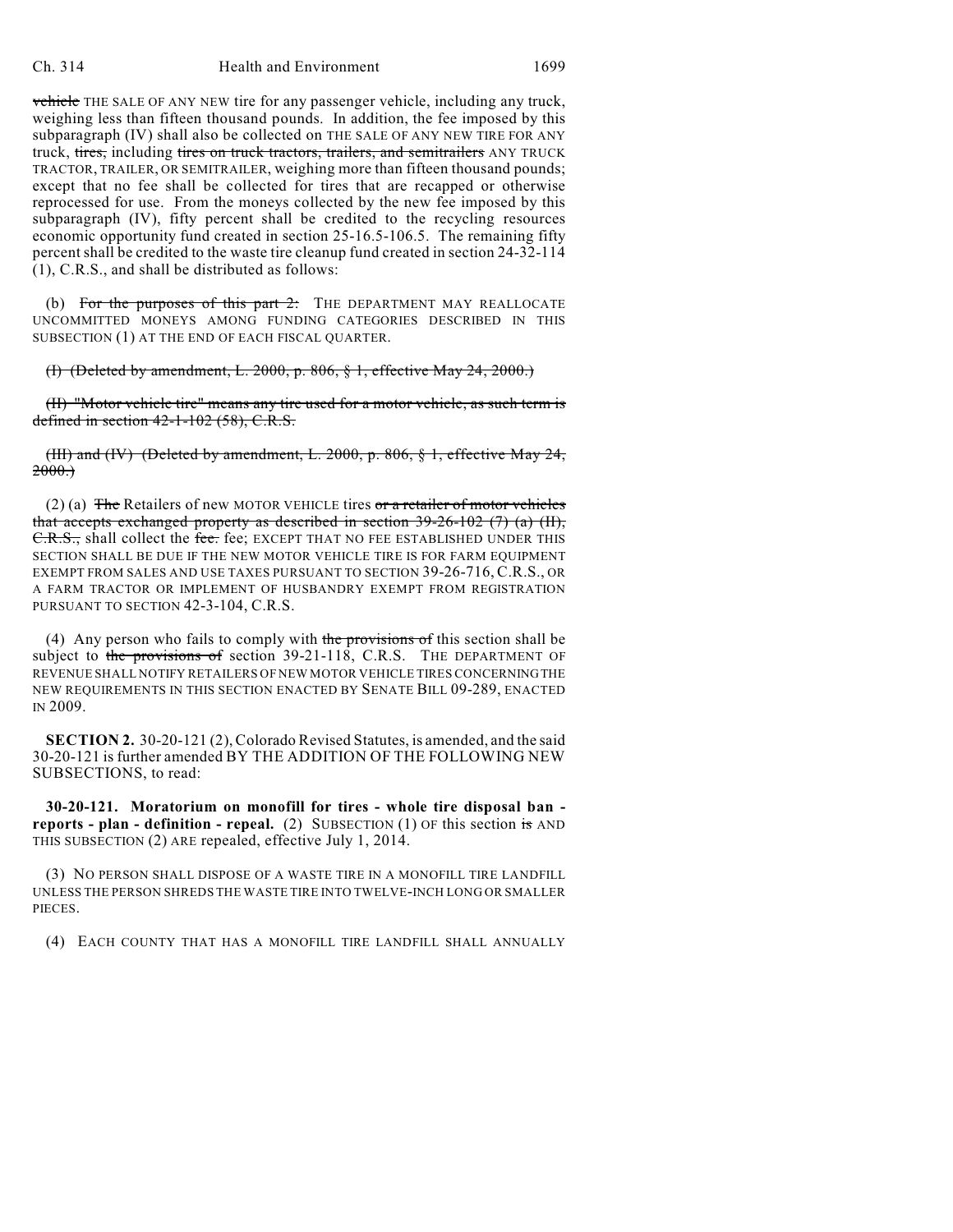REPORT TO THE DEPARTMENT REGARDING THE STATUS OF THE LANDFILL. THE DEPARTMENT SHALL ADOPT A PLAN TO ELIMINATE ALL MONOFILL TIRE LANDFILLS WITHIN TEN YEARS AFTER THE EFFECTIVE DATE OF THIS SUBSECTION (4).

(5) FOR PURPOSES OF THIS SECTION, "MONOFILL TIRE LANDFILL" MEANS A "WASTE TIRE MONOFILL" AS DEFINED IN SECTION 30-20-1001.

**SECTION 3.** 25-17-204 (3) (a) (II), Colorado Revised Statutes, is amended to read:

**25-17-204. Waste tire haulers - registration - rules - violations.** (3) The solid and hazardous waste commission shall promulgate rules to implement this section, including:

(a) Requirements that persons who transport waste tires for storage or disposal:

(II) Register with the department of public health and environment AND ANNUALLY PROVIDE A COPY OF THE CURRENTLY VALID REGISTRATION TO EACH RETAILER OF MOTOR VEHICLE TIRES FROM WHOM THE PERSON ACCEPTS FOR COMMERCIAL PURPOSES A WASTE TIRE; and

**SECTION 4.** 30-20-1006 (2), Colorado Revised Statutes, is amended to read:

**30-20-1006. Limitations on the disposal of tires.** (2) (a) A person shall dispose of waste tires by delivery to a retailer or wholesaler engaging in waste tire collection or recycling, to a waste tire monofill, or to a collection or recycling facility operating under the laws of this state or under rules promulgated by the United States environmental protection agency.

(b) A PERSON, INCLUDING A RETAILER, WHOLESALER, AND A COLLECTION OR RECYCLING FACILITY, SHALL ARRANGE FOR THE COMMERCIAL HAULING OF WASTE TIRES ONLY WITH A HAULER WHO IS CURRENTLY REGISTERED PURSUANT TO SECTION 25-17-204, C.R.S.

**SECTION 5.** 30-20-1007, Colorado Revised Statutes, is amended to read:

**30-20-1007. Waste tires - collection for recycling.** A retailer selling replacement tires in the state may NOT REFUSE TO accept from customers, at the point of transfer, waste tires of the same general type and in a quantity at least equal to the number of new tires purchased. if offered by customers.

**SECTION 6. Act subject to petition - effective date - applicability.** (1) This act shall take effect at 12:01 a.m. on the day following the expiration of the ninety-day period after final adjournment of the general assembly that is allowed for submitting a referendum petition pursuant to article V, section 1  $(3)$  of the state constitution, (August 5, 2009, if adjournment sine die is on May 6, 2009); except